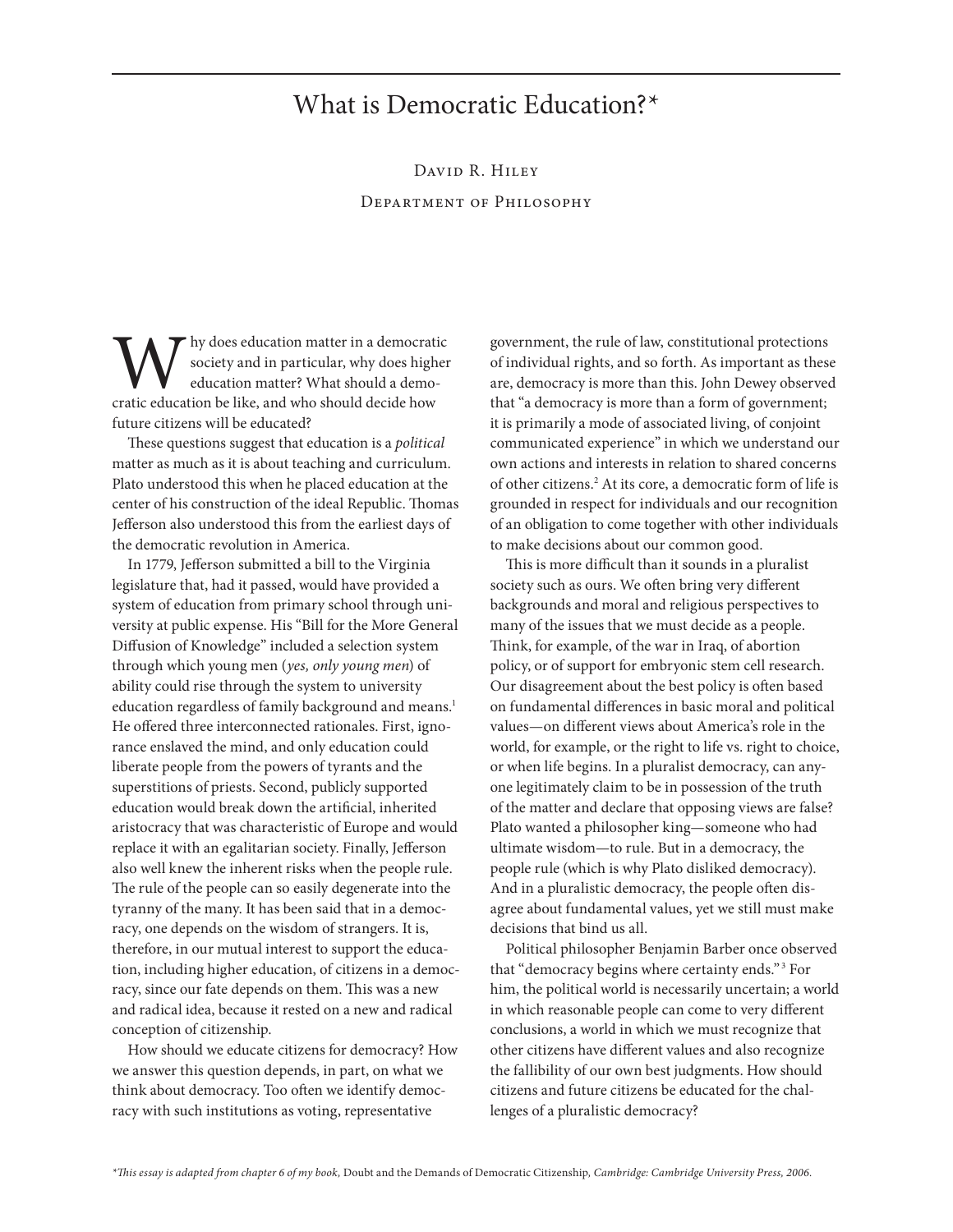To frame this question, let me note a paradox about the condition of democracy in the late 20th and early 21st century. When Amartya Sen, the Nobel Prizing-winning economist was asked what he thought the most important development of the 20th century was, he responded, "the emergence of democracy as the preeminently acceptable form of governance." <sup>4</sup> His view is widely shared. Yet many students of American culture believe that the idea of democracy at home is deeply strained. In her book, *Democracy on Trial*, for example, Jean Elshtain argues that democracy is in a particularly perilous condition in our country. Elshtain chronicles the ways in which we find ourselves being pulled between an increasingly fragmented society along the lines of race, ethnicity, and gender, on the one hand, and the desire to see ourselves a one people, on the other.

Elshtain begins her account of democracy's perils with the ironic observation of John Courtney Murray that "disagreement is a very difficult thing to reach."<sup>5</sup> She believes that it is the task of a democratic citizen in a pluralist society to be able *to reach disagreement*, and she uses the task of reaching disagreement as a lever for diagnosing the fragile condition of democracy. She believes we need a new social covenant in America. A "new social covenant," she writes, "is not a dream of unanimity or harmony, but the name given to the hope that we can draw on what we hold in common even as we disagree."<sup>6</sup>

This, it seems to me, is the best formulation of the challenge we face in thinking about education suited for a pluralistic democracy. How are we to educate citizens and foster institutions that allow us to differ in ways appropriate to a pluralistic society, yet find the common ground necessary for social commitments and collective responsibilities? Sen's optimism about the spread of democracy and Elshtain's distress about its fragility in our pluralistic culture provide a powerful framework for situating the cultural context of thinking about democratic education. This paradox offers the possibility to foster an understanding of the hopes and risks of pluralistic democracy and, at a minimum, to give occasions such as this dialogue series to reflect on the connection between democracy and education.

The requirements of a pluralistic society have motivated a good deal of recent rethinking of the curriculum, most obvious in our attempts to deal directly with issues of race, ethnicity, and gender in the curriculum, and in requiring that students be introduced to non-Western cultural perspectives. These are central to the general education requirements for students at UNH

and most universities. But there are other, less obvious areas of the curriculum that also need to be rethought from the needs of democratic society. Think for a moment about why we require science of all students. Why do we believe that it is important for students to study biology, for example? Not why biology students or premed students should study biology, but why all students study biology? That it is intrinsically important—true as that might be—is not a sufficiently compelling answer. There are lots of things that are intrinsically interesting and important that we do not require of all students. That knowledge of biology is important in a society faced with significant policy decisions concerning the environment, for example, or stem cell research is compelling. Knowledge of biology or chemistry or an understanding of technology and its social implications is critical for informed citizenship. It is important for democratic participation in policy decisions that are consequential to us as members of society. If we believe that informed citizenship is the reason that knowledge of the sciences is important for all students, that is, if scientific literacy is critical for the deliberative processes of a democratic society, then this is the objective that should guide the science we require of all students. The democratic purposes of scientific understanding must influence how the sciences are taught as part of the general education of all students.

Another less obvious but equally important democratic purpose of the education we expect for all students has to do with communication. Everyone believes that a fundamental goal of the education of all students is effective communication. Some of the most impressive recent work on curriculum and on teaching has focused on the connection between writing and learning. But writing, and communication generally, should not be thought of as merely modes of individual self-expression. Communication, of course, is fundamentally dialogical—we are seeking to be understood by others. But what might this mean in the context of democratic education? What might teaching look like if it fostered the dialogical aspects of communication in a pluralist society?

In his essay, "The Voice of Poetry in the Conversation of Mankind," Michael Oakeshott writes that "education, properly speaking, is an initiation into the skill and partnership of…conversation, to recognize the voices, to distinguish the proper occasions of utterance, and in which we acquire the intellectual and moral habits appropriate to conversation."<sup>7</sup> "Conversation" is a term of art for Oakeshott. Its contrast concept for Oakeshott is "inquiry." The goal of inquiry is agreement about the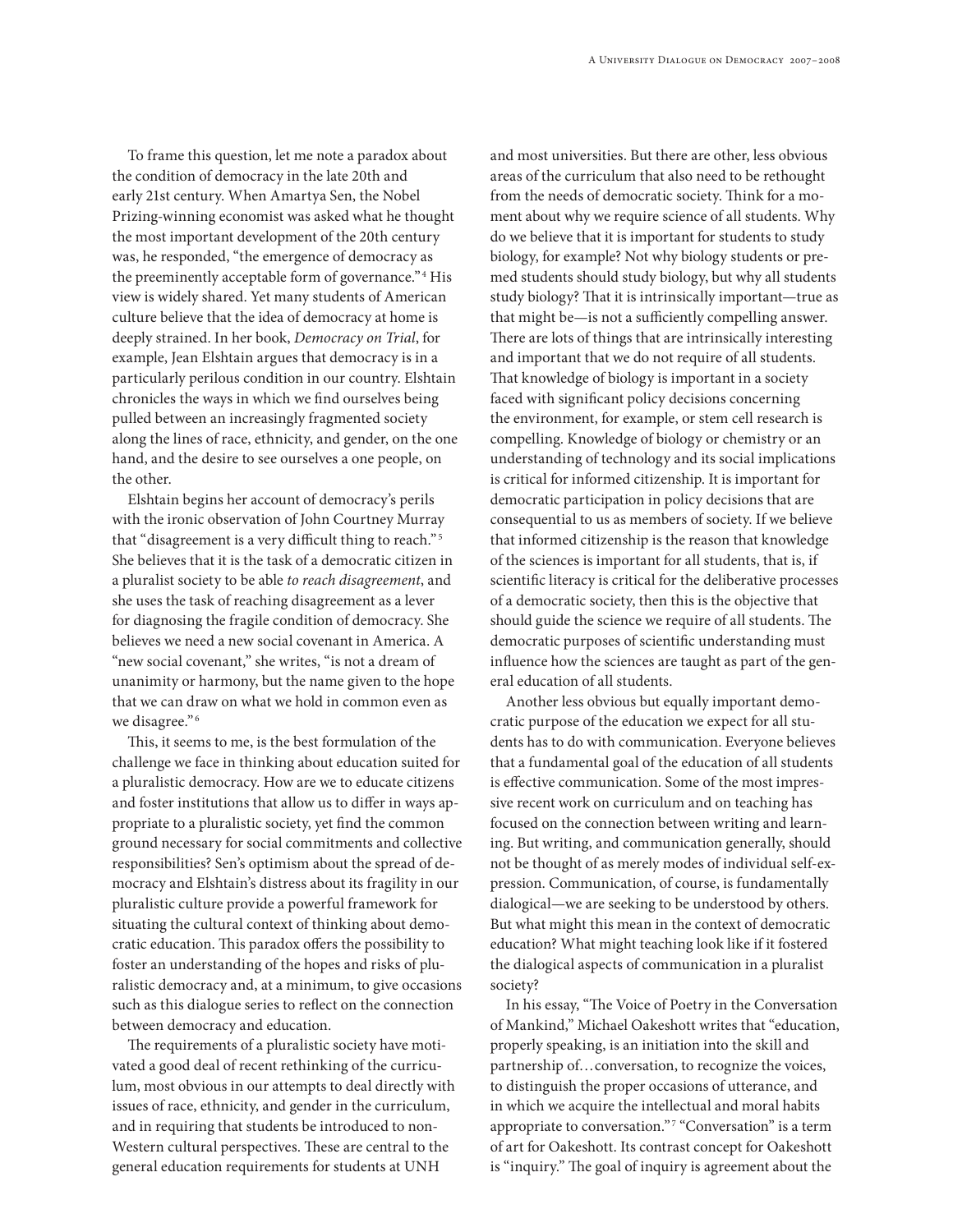truth of the matter, and while this is the appropriate mode for many aspects of our life, it is unsuited to some of our most fundamental disagreements. Conversation, by contrast, is a partnership where the goal is less a matter of agreement than of understanding those who might differ. In a pluralistic society, we must recognize that there will sometimes be *reasoned disagreement* about some things—that sincere, intelligent, morally sensitive people can think from or arrive at different and incompatible values. In a pluralistic democracy, thoughtful disagreement should be expected and respected.

But still, in a democracy citizens must decide our collective good even when we disagree. This is why Elshtain thinks a pluralistic democracy requires a new social covenant through which we can reach disagreement about some things yet still seek democratic agreement where we must.

Reaching disagreement is a skill that is in exceedingly short supply. What we increasingly lack as a society is the capacity for a conversation of diverse voices. This is what I believe Elshtain means by a new social covenant. It is what Amy Gutmann, a political philosopher and president of the University of Pennsylvania, describes as the very nature of democratic education. According to Gutmann "the most distinctive feature of a democratic theory of education is that it makes a democratic virtue out of our inevitable disagreement…?" That is, democratic education is not about getting to the truth. It is about the processes that cultivate the democratic dispositions of citizens and the institutions that foster those dispositions in the face of persistent differences. As Alan Keenan has put it, it requires "affirming rather than denying democracy's constitutive incompleteness, such a mode of democracy would require attitudes of forbearance, self-limitation, and openness to collective self-questioning." <sup>8</sup>

Here are some of my thoughts about ingredients of a democratic disposition. First—and less obvious than it may appear—it needs to be a disposition *for* democracy, for its aspirations, their incomplete realization, and its fragile nature. Second, it needs to include the capacity for democratic communication. Mutuality and respect for those who disagree are the conditions for the possibility of democratic communication. This is much more than expressing and respecting diversity. It is the willingness to understand those who differ while seeking common ground, given the persistence of differences. Third, it needs to include the capacity to hold strong convictions while recognizing one's own fallibility and, thus, the fallibility of one's convictions. The ideologues

have framed too many of our important debates as if our alternatives were true believers or the misguided, between "red-staters" or "blue-staters," patriots or traitors, and so forth. What this divisive political landscape has produced is a great many people who have become cynical about politics, alienated from governmental institutions, and indifferent about the outcome of our crucial disagreements. It seems to me that the democratic disposition must find its place between the true believers and the cynics, since cynical indifference is as much the enemy of democracy as intolerance.

Finally, a democratic disposition needs to be skeptical—not its cynical version, the version fostered by world-weary editorialists and investigative reporters, nor an indifferent skepticism which doubts equally every opinion. I mean the kind of skepticism exemplified by Socrates who could conceive of himself both as son of Athens, its true citizen, and yet its sharpest critic. We need to commit ourselves to the democratic values at the core of American society while being willing to doubt and criticize presidents and congresses and nongovernmental institutions when they put those values at risk. The historian, Daniel Boorstin, observed that "the courage to doubt, on which American pluralism, federalism, and religious liberty are founded, is a special brand of courage, a more selfless brand of courage than the courage of orthodoxy: a brand that has been rarer and more precious in the history of the West then courage of the crusader."<sup>9</sup> Democratic education should foster the courage to doubt.

What do you think about my suggestions and how would you subtract or add to this list? Entering into a conversation about what democracy is, about the relationship between education and democracy, and about how we might educate citizens for a pluralist and democratic society is itself an aspect of democratic education, since it recognizes that ultimately WE should decide the answers to these questions. And the answers we decide should be subject to the ongoing questioning by future citizens. This conversation itself might serve to invigorate your education and also to reinvigorate our democracy.